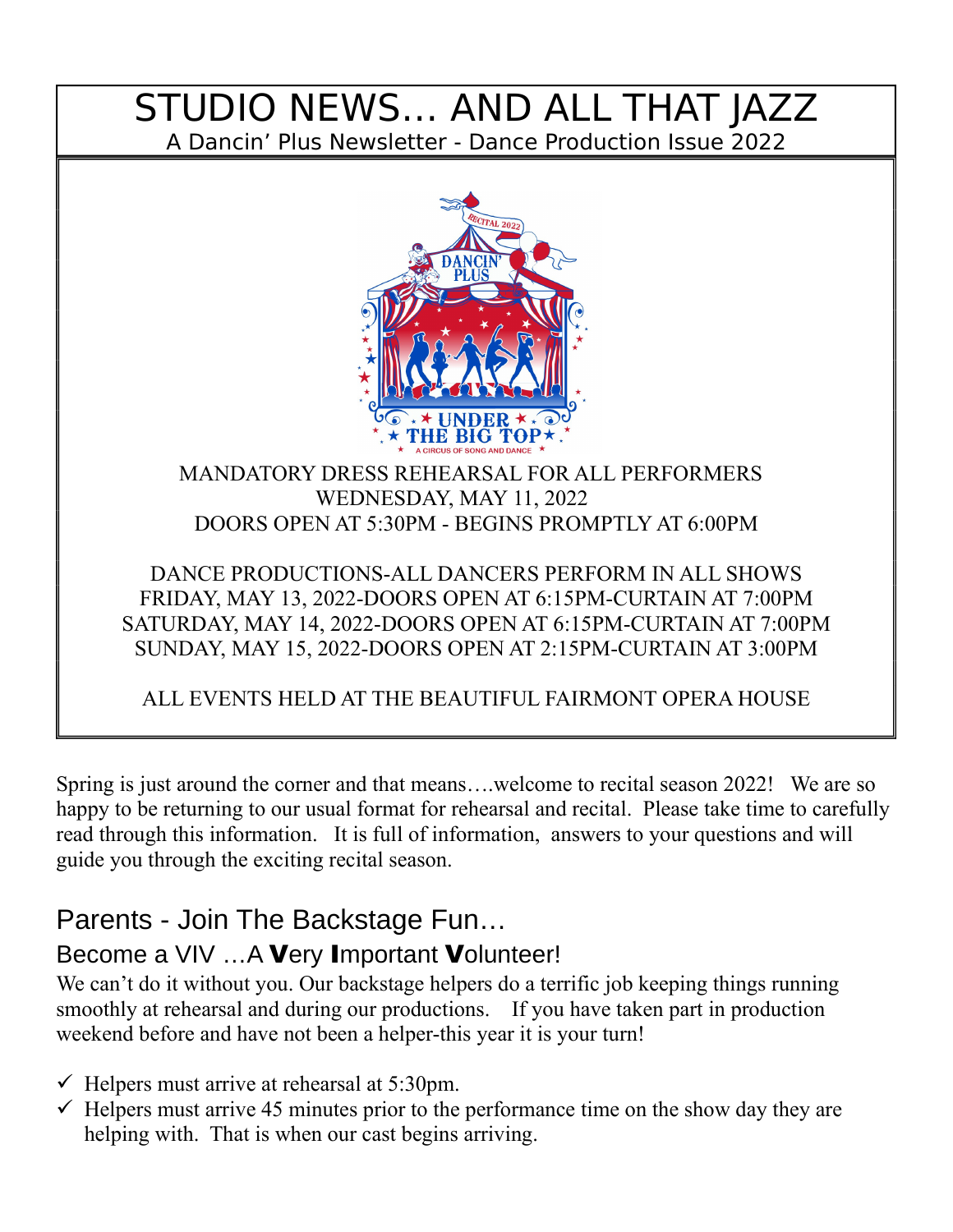If you would like to volunteer as a class helper:

- $\checkmark$  Sign up on the helper board at the studio under the day you want to help. If you child's class has enough helpers you are welcome to help with a different class. You will still be near your child and be able to participate in the back stage excitement.
- $\checkmark$  Helper packets are by the sign up list. Once you sign up, take the packet with the number that corresponds with the line you sign up on. Please be sure you take the packet with the number that matches the line you sign up on. Packets are personalized for each class. You will receive a backstage pass button to wear the day you are helping. It will identify you as a helper.
- $\checkmark$  Backstage helpers receive presale ticket purchasing opportunities and a complimentary ticket. There is more information in the TICKET section of this newsletter.

If you are a bit nervous about helping…never fear! After running through rehearsal it is a breeze and you will know just what to do. I do make sure the dancers are well prepared before show weekend so for the most part you are there to "guide" them through the performances. Just do what I do-tell yourself " I am a grown up. I know more than the children. I am brave!"  $\odot$  The backstage energy and excitement really is fun.

# DANCE PRODUCTION TICKETS

Our dance families LOVE our online ticket box office! It is so easy to purchase tickets for our dance productions… ☺ No waiting in lines on ticket sale day! ☺ No need to be sure you are in town on ticket sale day! ☺ Purchase your tickets, from home, in your pajamas while you eat your breakfast! ☺ Need a ticket for a last minute family members the night before a show? You can see exactly what is available and grab tickets! ☺ Our online ticket box office makes things simple for you AND for us!

> Where will you find our online boxoffice? www.dancin-plus.com  $\sim$  Facebook

RESERVED SEATING ALL SEATS  $\sim$  \$12.00 plus service fee of \$1.55 per ticket Visa, MasterCard, American Express and Discover accepted.

# **Saturday, April 16 ~ 9:00am**

\*Pre-sale begins for our **V**ery **I**mportant **V**olunteers (VIVs). *Our backstage helpers will get early access to tickets and will get one*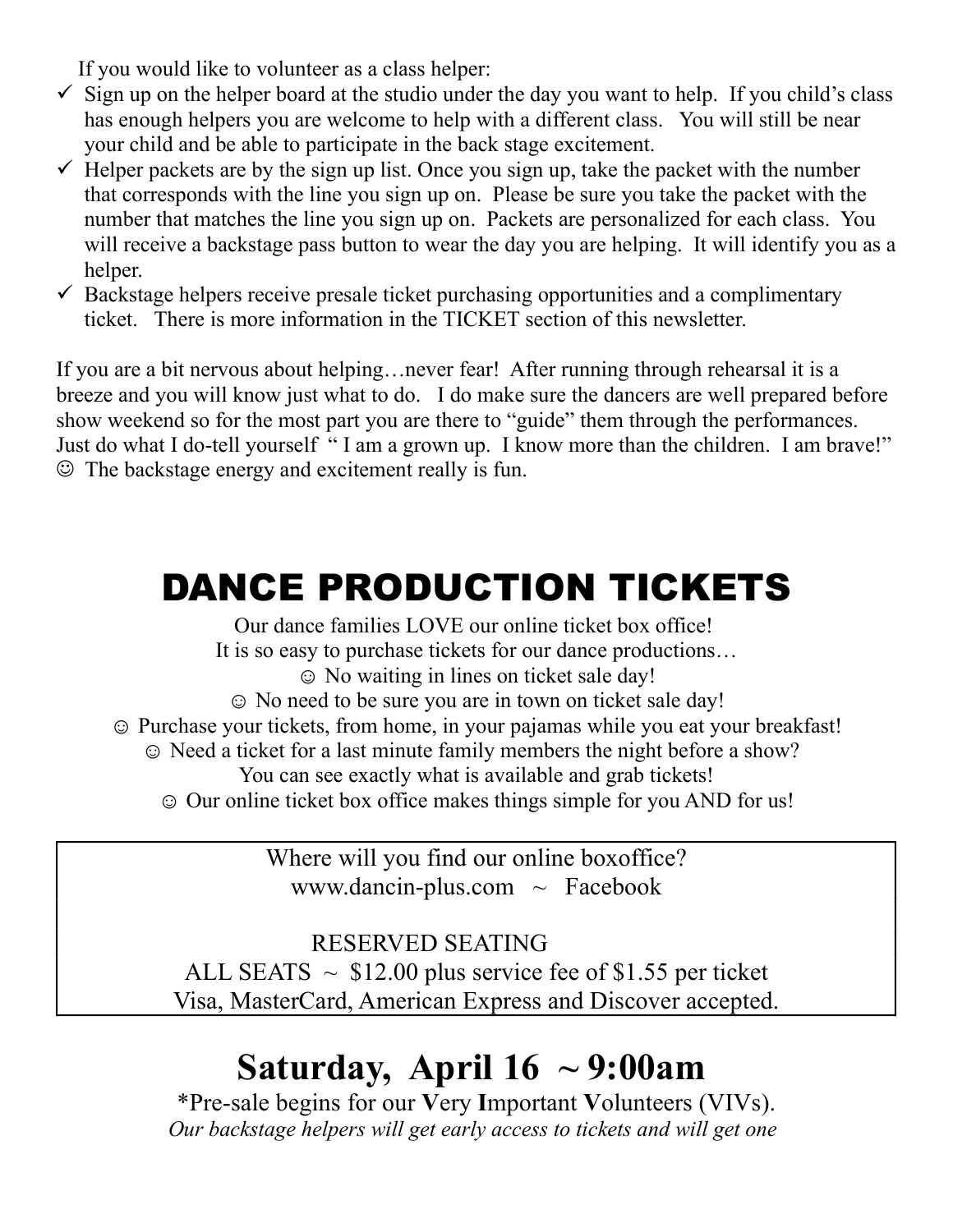*complimentary ticket as a thank you for helping. Details will be included in your helper packet. Please see the sign up board at the studio for more details and to sign up to help.*

> \*Pre-sale begins for our graduating senior families. *A pre-sale code will be provided in your recital packet.*

# **Saturday, April 23 ~ 9:00am**

\*Ticket sales open to everyone. You will not need a code.

Tickets are non-refundable and can not be exchanged. Tickets will not be sold at the door. You will need to purchase tickets online and have your tickets ready to present when you arrive at the theater.

Due to fire codes, lap sitting is only permitted for children three and under. They do not need a ticket unless they want their own seat.

Tickets sell fast! Quite often, our shows sell out. Need to wait on purchasing tickets until you hear back from family members? You will be able to monitor availability by visiting the online box office. If you want to be sure to get tickets, please don't wait.

Ticket sales from our productions help to cover the rental of the opera house for four days, the cost of audio and lighting experts, lighting equipment, stage sets, props, music licensing fees, programs and some of the other dance studio operating expenses incurred throughout the year.

Thank you for your support of the dance program! Because of you, we are

able to continue to make your child's dancing dreams come true!

#### DRESS REHEARSAL WEDNESDAY MAY 11, 2022

- $\checkmark$  Doors open at 5:30pm. We begin promptly at 6:00pm. Dress rehearsal is for dancers, parent(s) and production helpers only. Dress rehearsal is a must. Please be on time. If you are not at rehearsal please do not expect to take part in the performances.
- $\checkmark$  Please be in full costume and make-up as there is not enough dressing room space for dancers to get ready at the theatre. Bright stage lights will fade out faces. Females dancersbe generous with blush, a touch of lip stick, eye shadow and mascara. Male dancers - blush on the cheeks and a bit of mascara will do. Long hair is to be worn pulled up and away from the face….French braid, pony or bun style.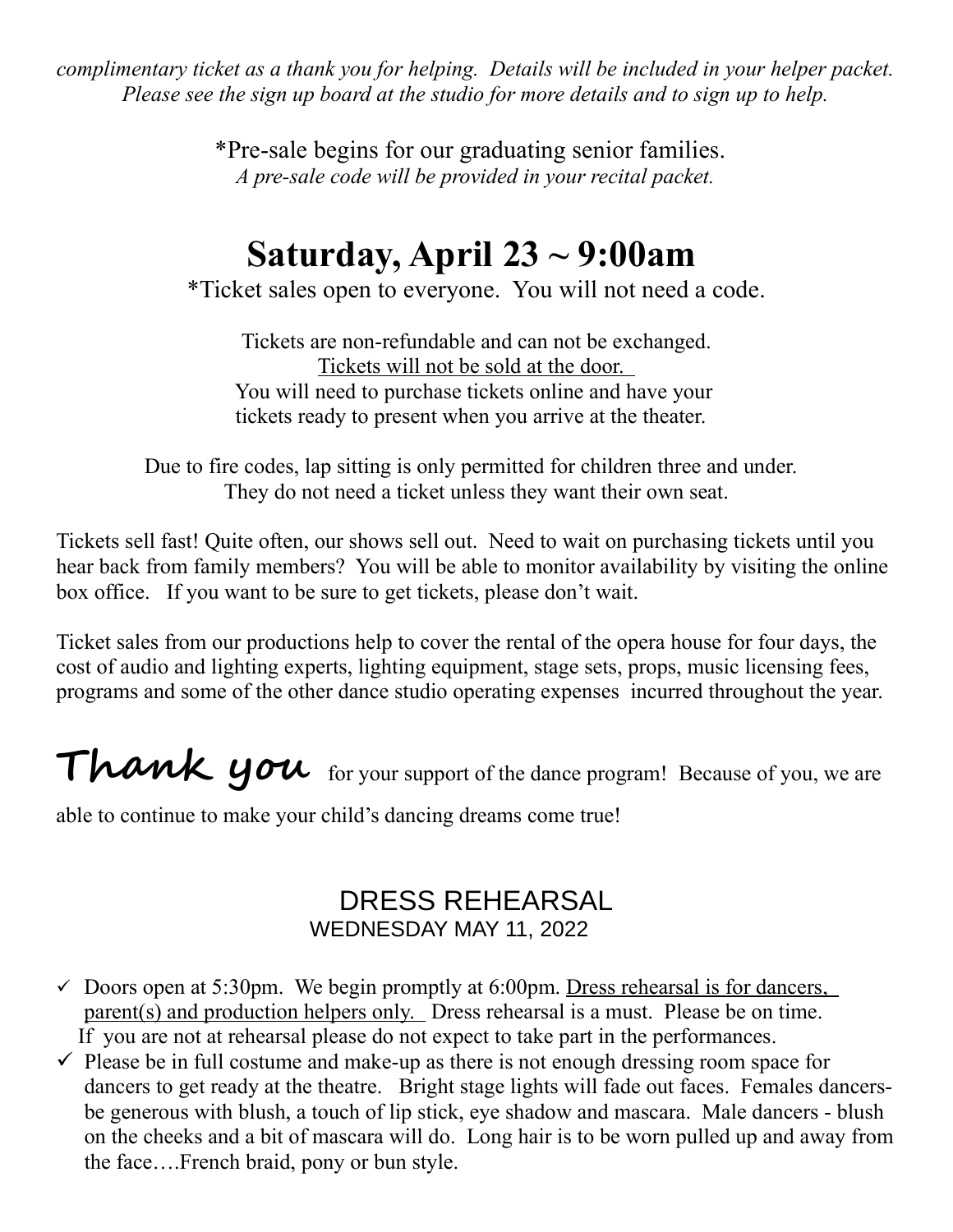- $\checkmark$  PLEASE no underpants under costumes. Tights serve as a dancers underpants.
- $\checkmark$  Older dancers substitute bras with clear strapped, flesh colored undergarments. Please, no straps peaking out!
- $\checkmark$  For rehearsal, audience seating will be divided into class sections. Find your class section and be seated. There can be no running around. Have your belongings marked with your name as things get misplaced. Parents of younger dancers are required to stay for rehearsal to help their child with things like shoe changes. If you have any questions, see your class helper. They have all the information on shoe changes, costume details and line ups.
- $\checkmark$  We will run through the entire production in the order it will be presented. Dancers must be clear on where they come out on stage, where they stand, where they go for their groups and where to exit. Even if you have been in a performance before, you must be there. Directions vary and positions change each year and it is important to be there. Rehearsal is studio wide. The auditorium will be very crowded. Please do not bring non-dancing siblings, friends, relatives wanting a sneak peek. That is considered poor etiquette AND we just do not have the space for all the extra people at rehearsal.
- $\checkmark$  During rehearsal, dancers are not allowed outside or on the balcony. Both places are dangerous.
- $\checkmark$  Please remember, we are all guests at the opera house. We want to continue to be welcome there. Treat the property with respect. Smoking, food and drink are not allowed in the building. Thank you for cleaning up after yourself.
- $\checkmark$  What time will rehearsal be over? We try hard to keep things moving at a quick pace but it is hard to say exactly how long rehearsal will last. It depends on how ready our dancers are for their turn on stage. My guess is  $3\frac{1}{2}$  hours. Dancers are free to leave AFTER their FINAL dance number if they do not wish to stay. This is for REHEARSAL ONLY. Show days dancers must stay through final bows.

### SHOW DAYS

#### FRIDAY, MAY 13, 2022-DOORS OPEN AT 6:15PM-CURTAIN AT 7:00PM SATURDAY, MAY 14, 2022-DOORS OPEN AT 6:15PM-CURTAIN AT 7:00PM SUNDAY, MAY 15, 2022-DOORS OPEN AT 2:15PM-CURTAIN AT 3:00PM

- $\checkmark$  Doors open for helpers, dancers and audience members 45 MINUTES BEFORE CURTAIN TIME. As we are busy with many last minute preparations, doors will not open until then.
- $\checkmark$  Dancers must arrive no later than 15 minutes before curtain time. Be in full costume and make up as at rehearsal.
- $\checkmark$  The lower level of the opera house will be divided into class sections. You may want to bring a beach towel or small blanket to sit on. A book to look at or colors and a color book are great ideas to pass the time until we begin lining up. PLEASE NOT MARKERS OR PENS. They end up all over the front of someone's costume. Please do not leave lipstick with the younger dancers-same problem.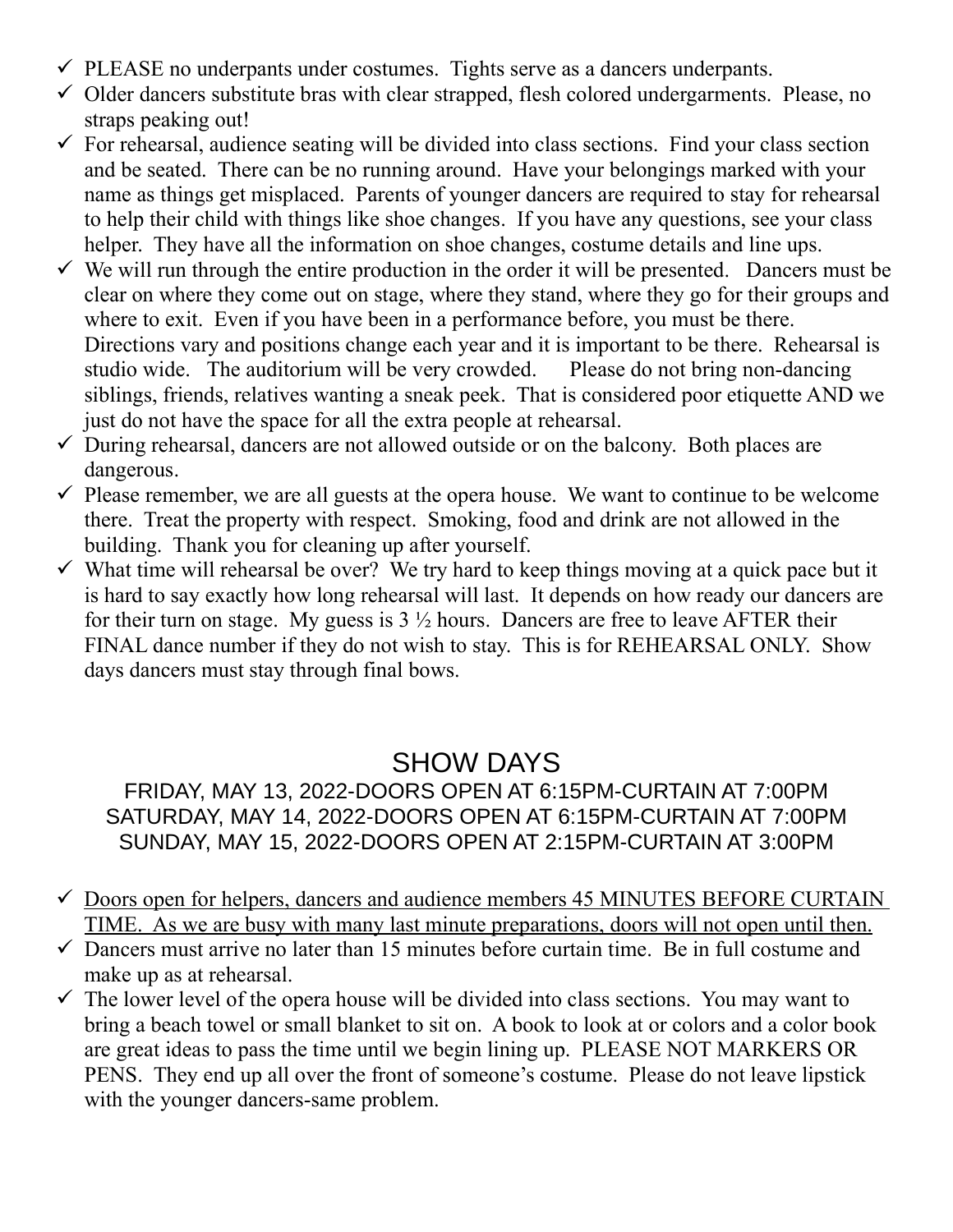- $\checkmark$  DUE TO THE LARGE NUMBER OF EXPENSIVE ELECTRONIC DEVICES THAT BECOME LOST IN THE HUSTLE OF SHOWTIME, I SUGGEST THAT YOU LEAVE THEM HOME.
- $\checkmark$  Dancers may bring water if it is in a covered water bottle. Please do not bring food. We have dancers with food allergies. I know there are well meaning moms that bring treats for their child's dance class to munch on at rehearsal/show time but due to special diet requirements and allergies we ask **THAT YOU PLEASE REFRAIN FROM BRINGING FOOD TO PASS OUT.** For some, allergic reactions happen just by coming in contact with the food item, not only from eating it. You will not want to be the person responsible for sending a child to the hospital rather than performing in their production. If you eat before rehearsal/show time, you should be able to go a couple hours without food items. Once the show begins things are pretty fast paced and there is no time for refreshments. Save snacks for after show time.
- $\checkmark$  Double check to see that headpieces are secure and that dancers have the correct shoes on for their first dance. A pre-show bathroom break is a must!
- $\checkmark$  Dancers are not allowed in the audience at any time before or during the show. I ask that backstage and lower level be limited to class helpers and dancers only as it becomes quite crowded. Dancers need to focus on show time. We have dancers who must make costume changes. Thank you for respecting our dancer's privacy. In the event of an emergency and we need a parent, we will not hesitate to stop the show and make an announcement to locate a parent.
- $\checkmark$  We do allow video taping and pictures during the performances. Please, no tripods. Be respectful of the people around you. Do not block their view. We want to continue to allow video taping. Help us do that by being courteous.
- $\checkmark$  Following performances, dancers will return to the lower level. Dancers will be released to a parent there following the show. Due to congestion, we ask that one parent per child meet them. Please do not take your entire group to the lower level.

## HELPFUL HINTS

- $\checkmark$  A damp cloth works wonders on scuffed up dance shoes. Those nifty Mr. Clean erasers work terrific on hard to remove scuffs. We want to look our performing best!
- $\checkmark$  An inexpensive garment bag works wonderfully as a portable "closet" for dancers with several costume changes. It makes transporting and keeping your items together during fast changes a snap!
- $\checkmark$  Make time in the days before rehearsal to lay out all your "dance gear". Check to see that you have all the shoes you will need, costume accessories and leg coverings. Don't forget your headpiece if you have one. We do not have extras. After more than 30 years of dance productions, 14 of them also as a dancer's mom, I have learned the hard way that it is much easier to look for a missing item the night before rehearsal than it is to look for something 15 minutes before you are to be at the theatre. Save yourself some stress  $\odot$ .
- $\checkmark$  Dancers -Early to bed on these busy days! Get plenty of sleep to perform your best.
- $\checkmark$  Eat a light meal before coming to the performances. Save the large meal for after show time. You will feel better AND dance better.